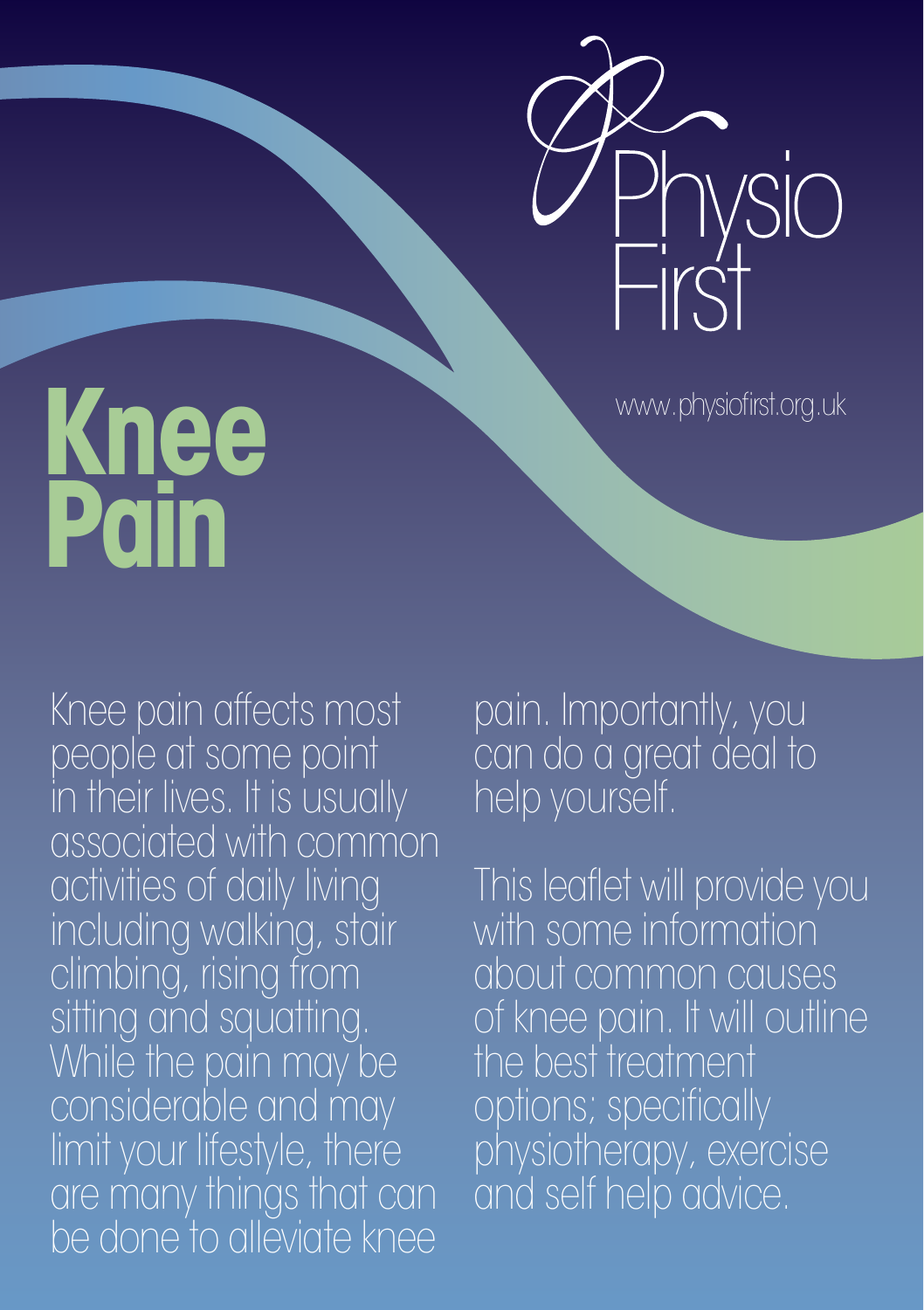Physio First works through

### Common causes of knee pain **Common problems**

The most common cause of knee pain in younger syndrome. This condition is sometimes known as chondromalacia patella.

adults is patellofemoral pain is arthritis. The most common In older adults, the most common cause of knee pain type of arthritis affecting the knee is osteoarthritis.

Injury can also cause damage to the tissues inside and around a knee joint; recent trauma is not covered in this leaflet.

#### Patellofemoral pain syndrome

(Pain originating from the back of the knee cap)

- Patellofemoral pain syndrome is the most common cause of pain<br>in adolescents and young adults
- in Many factors, including the shape and size of the knee cap, muscle strength, flexibility and co-ordination are thought to contribute to patellofemoral pain syndrome
- Patellofemoral pain syndrome does not always resolve without treatment, nor does it mean that you will develop osteoarthritis in later life.

#### **Osteoarthritis**

- Osteoarthritis affects approximately 1 in 4 adults
- Osteoarthritis occurs when the bones and the cartilage that make<br>up the knee joint become damaged
- In most cases, the cause of the damage is unknown. In some cases it can result from previous injury, being overweight or from family history
- it can consequence of aging. Early detection and diagnosis are crucial in managing the condition
- Just because you have knee osteoarthritis, you will not necessarily develop problems in other joints.

# associated with knee pain

Knee pain can be associated with a range of symptoms that may vary from person to person. The most common problems encountered are:

- Pain
- Tenderness
- Stiffness of the knee joint, including early morning stiffness
- Swelling of the knee, caused by inflammation
- Muscle weakness, which causes the knee to feel unstable
- Grinding or cracking within the joint
- Loss of mobility
- Difficulty participating in sporting and other physical activities.

It is common for x-rays or magnetic resonance imaging (MRI) to be performed to help diagnose knee pain.They can be helpful in diagnosing osteoarthritis.However it is important to remember that changes on x-ray do not accurately predict symptoms or what treatment will be best for your knee. For example,many people with x-ray results showing osteoarthritis will never require knee surgery and can be helped with simple treatment strategies.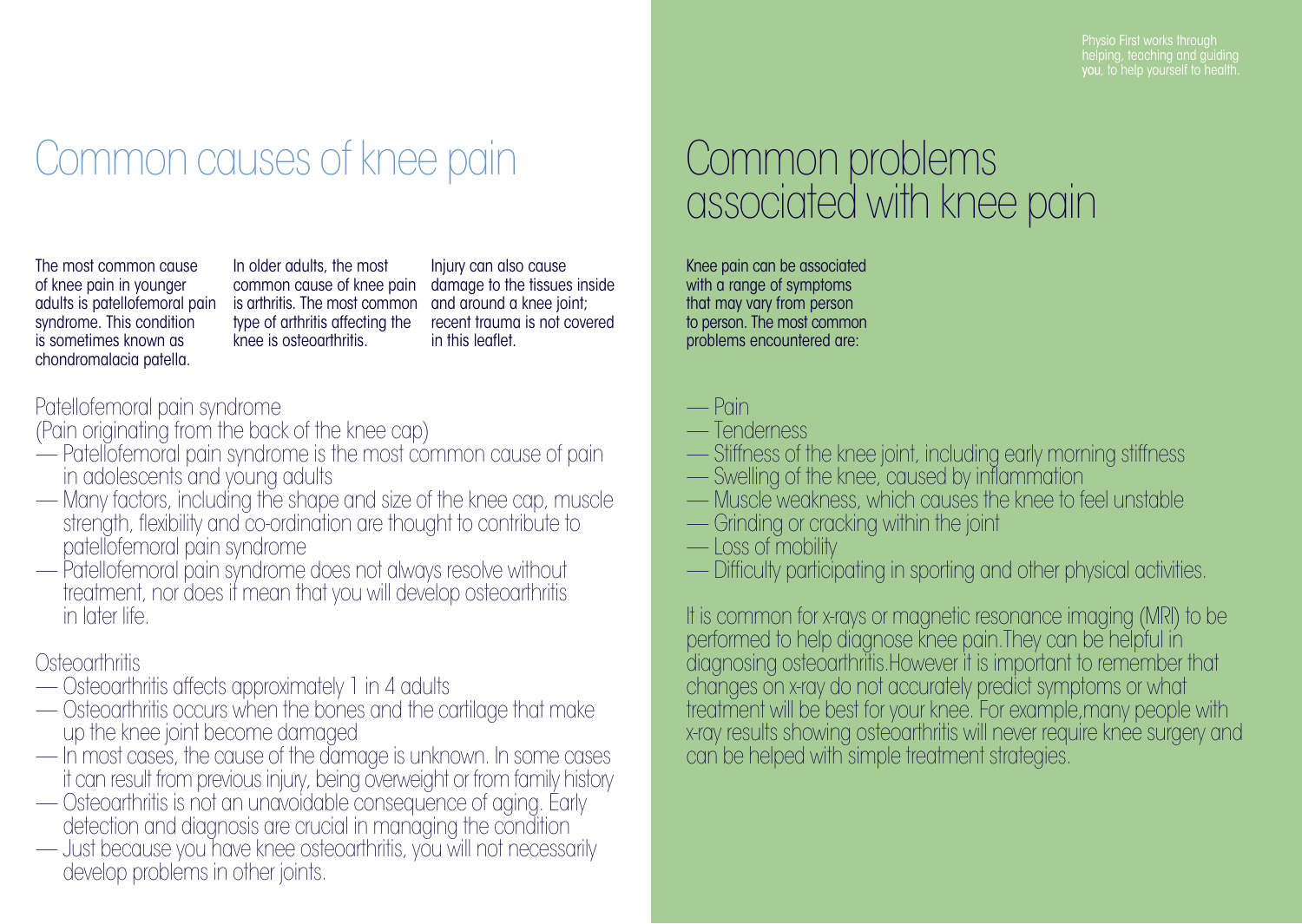### Management of knee pain

Many different types of treatment are available to address the symptoms and underlying causes associated with your knee pain. Typical treatment options may include:

- Physiotherapy (individualised or group) — Podiatry
- Over the counter medication can help. If your pain is well controlled this will allow you to exercise the joint. Consult your pharmacist or GP for advice on medication.
- Complementary medicines such as acupuncture or health supplements
- Most people do not require surgery, it may be considered if the previous options have had no success.

#### **How physiotherapy can help**

Physiotherapists are skilled in the prescription of exercise. They will provide you with specific exercises to improve your strength, flexibility, balance and posture as indicated by a thorough examination. Therefore, your programme will be individualised to ensure the best possible outcome for your knee.

Physiotherapists also use other treatment techniques for knee pain. These may include:

- Joint mobilising and soft tissue massage
- Heat or cold treatment
- Electrical stimulation
- Knee taping or bracing
- Advice and education about how best to manage your condition
- Facilitation of return to sport and other functional activities.

**Physiotherapists** are experts in rehabilitation.

Everyone benefits from regular exercise. Regular exercise is important in maintaining overall health and for preventing chronic conditions such as diabetes and obesity. For people with knee pain, exercise is particularly important. Even low-level exercise performed at home can help to maintain joint mobility and health. In fact, research has shown that regular exercise is one of the most important treatments for most knee pain.

Benefits of exercise for people with knee pain:

Exercise and why it is important

- Helps decrease pain in the knee
- Strengthens weakened muscles that may contribute to knee pain and problems with physical function in the first place
- Maintains and improves joint and muscle flexibility. This can prevent or reduce feelings of stiffness
- Improves posture and balance
- Reduces depression and stress levels
- Increases independence in physical activities
- Improves sporting performance
- Controls weight and reduces body fat which helps to reduce the load on the knee joint.

There are many types of exercise that can benefit people with knee pain including hydrotherapy, gym-based programmes, walking and cycling. Your Physiotherapist will help determine the most appropriate exercise programme for you.

Everyone benefits from regular exercise.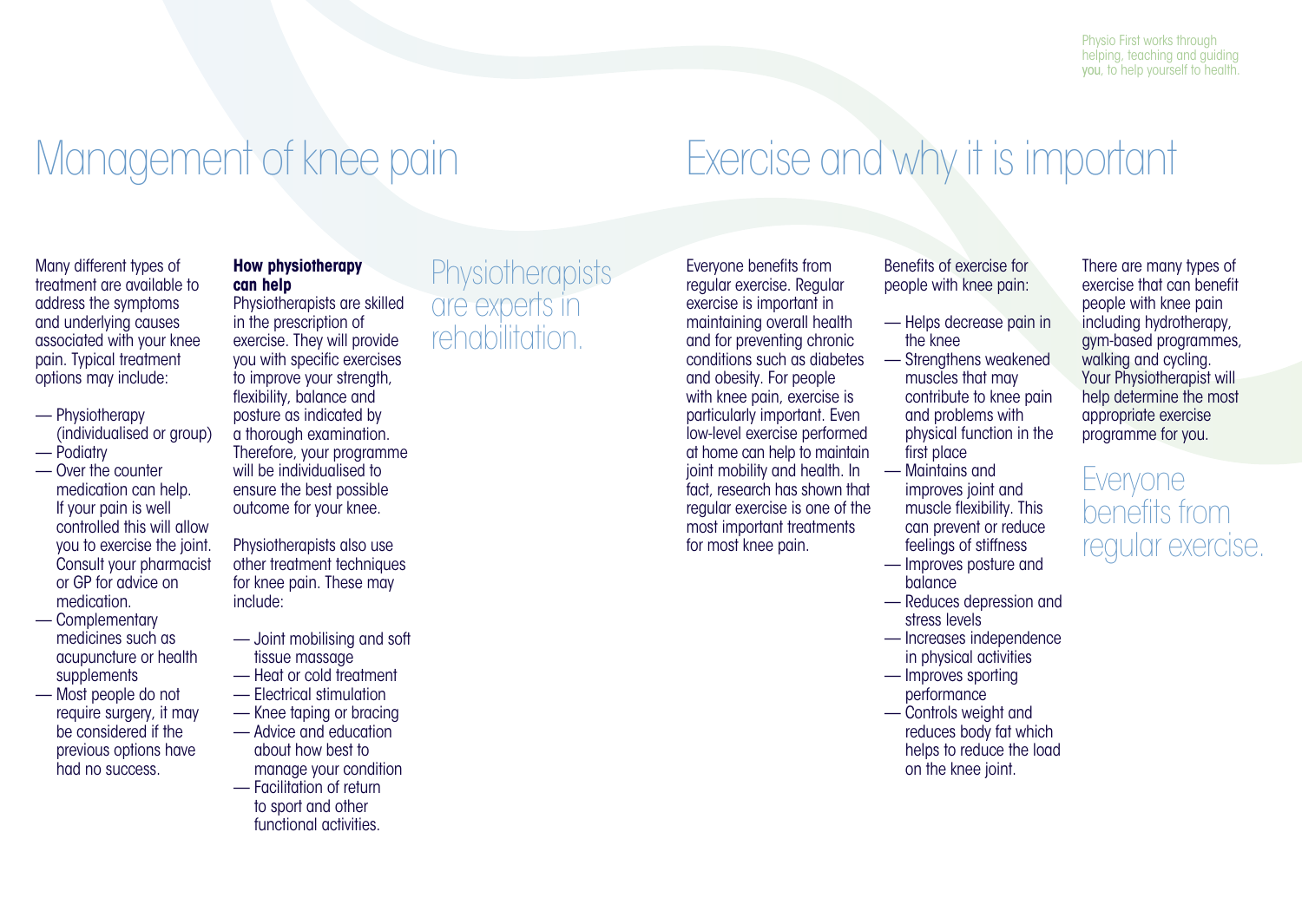Physio First works through

### Managing your pain

Sometimes physiotherapy, medicines and other treatments may not relieve all of your knee pain.

However there are many things you can do to manage your pain. These include:

- Take your medications as prescribed by your Doctor or advised by
- 
- Do your exercises as prescribed by the Physiotherapist<br>— Use heat or cold treatments to assist with flare ups of your pain. Heat may be provided by warm baths or heat packs. Ice packs may be used to reduce episodes of swelling in addition to pain. Ask your<br>Physiotherapist which type of treatment is best for your knee
- Ensure your weight is within the health range. Being overweight places extra stress on the knee joint and contributes to knee pain.
- Stay positive and try not to focus on your knee pain. Even though you may have chronic knee pain, it should not stop you from participating in the things you enjoy. Your Physiotherapist can advise
- Relaxation is important in lowering stress levels, reducing muscle tension and improving your overall sense of well being.

### What you 'kneed' to remember about knee pain

- Knee pain affects most people and is rarely caused by<br>anything serious
- Pain is individual and what works for your friend may not work for you. You may need to try a range of treatments to find the one that works best for you
- A combination of treatments from your doctor and Physiotherapist<br>will usually result in the best outcome
- An exercise programme tailored to your specific needs is important and can be provided by your Physiotherapist — Accept the advice and reassurance you are given by
- 
- Stay active and eat healthily
- Take responsibility for your pain and stay positive.

If you need a little extra help, speak to your Physiotherapist or GP.